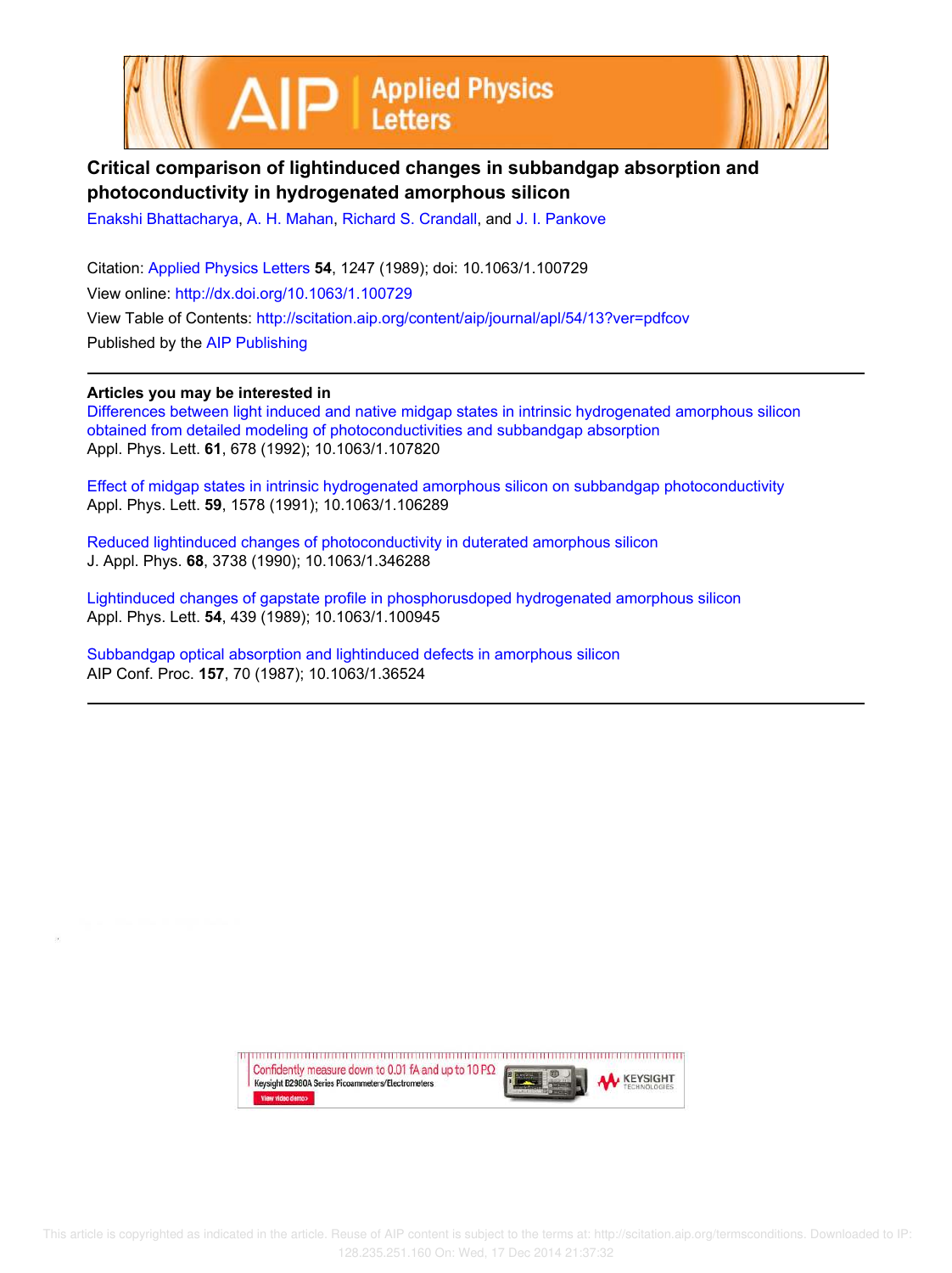## Critical comparison of light-induced changes in sub-band-gap absorption and photoconductivity in hydrogenated amorphous silicon

Enakshi Bhattacharya, A. H. Mahan, Richard S. Crandall, and J. i. Pankove *Solar Energy Research Institute,* 1617 *Cole Boulevard, Golden, Colorado 80401* 

(Received 15 September 1988; accepted for publication 12 January 1989)

This work compares changes in the density of states due to light-induced degradation estimated by photoconductivity with those measured by photothermal deflection spectroscopy (PDS) on a series of hydrogenated amorphous silicon *(a-Si:H)* films having different valence bandtail widths  $(E_0)$ . We find that the photoconductivity measurements indicate orders of magnitude larger defect density changes than do the PDS measurements as the vaience bandtail becomes broader. This conflict is resolved by showing that this difference is due to changes in the recombination rate coefficient *K* with valence bandtail width. The absolute change in *K* increases exponentially with  $E_0$ . However, the change in *K* relative to the *K* of the annealed state decreases with *Eo,* explaining why poor material shows a smaller light-induced effect.

There has been considerable work on the light-induced degradation phenomenon in hydrogenated amorphous silicon  $(a-Si:H)$ .<sup>1</sup> In general, prolonged illumination causes the photoconductivity  $\sigma$  of the material to decrease and the subgap density of states (DOS) to increase. Several authors have tried to relate these two parameters. In particular, Stutzmann *et al.*<sup>2</sup> found that the photoconductivity is inversely proportional to the electron spin resonance (ESR) signal; therefore, they write  $\sigma \sim 1/N_s$ , and show that this relation holds during degradation for device quality material. Wronski *et al.*<sup>3</sup> repeated these measurements using both ESR and the integrated subgap DOS obtained using photothermal deflection spectroscopy (PDS), and obtained similar results. Therefore, in the above relationship,  $N_s$  can represent either the total number of spins (ESR) or the integrated subgap density of states (PDS), which agrees with the work of Jackson and Amer.<sup>4</sup> If this relationship were universal, then the photoconductivity change could be used as a direct measure of the increase in subgap DOS arising from the degradation.

In this letter we report measurements of the change in photoconductivity as well as changes in the subgap DOS resulting from light-induced degradation of a series of *a-Si:H*  and amorphous silicon carbon  $(a-SiC:H)$  samples having different valence bandtail widths *Eo.* We find that the photoconductivity measurements, in contrast to the previous results, $2,3$  indicate significantly larger defect density changes upon light soaking than do the PDS measurements as the valence bandtail becomes broader. We demonstrate that these large photoconductivity changes are governed not so much by the increase in the subgap DOS but rather by changes in the electron-hole pair recombination rate coefficient  $K$  as the bandtail width changes. Furthermore, we find that the amount of light degradation becomes larger in absolute magnitude as the Urbach edge ( $E_0$ ) widens, but that the relative change upon light soaking, compared to the initially prepared material, is smaller, which is consistent with other results.<sup>1</sup>

The samples were deposited on Coming 7059 glass by rf glow discharge of silane and/or silane-methane gas mixtures

in a deposition system described elsewhere.<sup>5</sup> For the  $a$ -Si:H films, the rf power and/or the substrate temperature were varied from their optimum values (70 mW/cm<sup>2</sup>, 250 °C) used to deposit device quality material, while the carbon content was varied to change the properties of the a-SiC:H films. Such variations had been shown previously to produce films with differing valence bandtail widths.<sup>6,7</sup> The samples, having thicknesses typically between  $1-2 \mu m$ , were first annealed at 170 °C for 1 h to reach the initial state *A*. To reach state *B,* they were then light soaked for 22 h under a General Electric model ELH lamp calibrated to 100 mW/cm<sup>2</sup>. Room-temperature and atmosphere photoconductivity measurements in both states *A* and *B* were made using the same light. The Urbach edge width was measured using PDS. and the subgap DOS for states *A* and *B* were obtained following the procedure of Jackson and Amer.<sup>3</sup> For the DOS values, the range of integration was from half the optical band gap to the energy value where the sub-band-gap absorption meets the valence bandtail. Table I lists the relevant measured parameters.

Assuming that  $\sigma \propto 1/N_s$ , then the difference

$$
\Delta N_S = 1/\sigma_B - 1/\sigma_A \tag{1}
$$

between the reciprocal photoconductivities in states *B* and *A*  should give a measure of the number of light-induced defects. <sup>2</sup>The number of defects produced by light soaking was also determined from the difference in subgap absorption in states *A* and *B* as measured by PDS. These data are shown in Fig. 1, where the light-induced defect densities determined both from the photoconductivity measurements  $\left[\Delta N (\text{PC})\right]$ and from the PDS measurements  $[\Delta N(PDS) = N_B - N_A]$ are plotted versus  $E_0$ . As can be seen, the  $\Delta N (PC)$  measurements show a dramatic increase with increasing  $E_0$ , whereas the  $\Delta N(PDS)$  measurements show little change. Note that the present changes in photoconductivity are similar in magnitude, on our device quality material, to those observed by Kuwano et al.<sup>8</sup> for films deposited in their superchamber system after  $\sim$  20 h of light soaking, while the present  $\Delta N(PDS)$  results are consistent with those of Skumanich and Amer.<sup>9</sup> The present results differ from those reported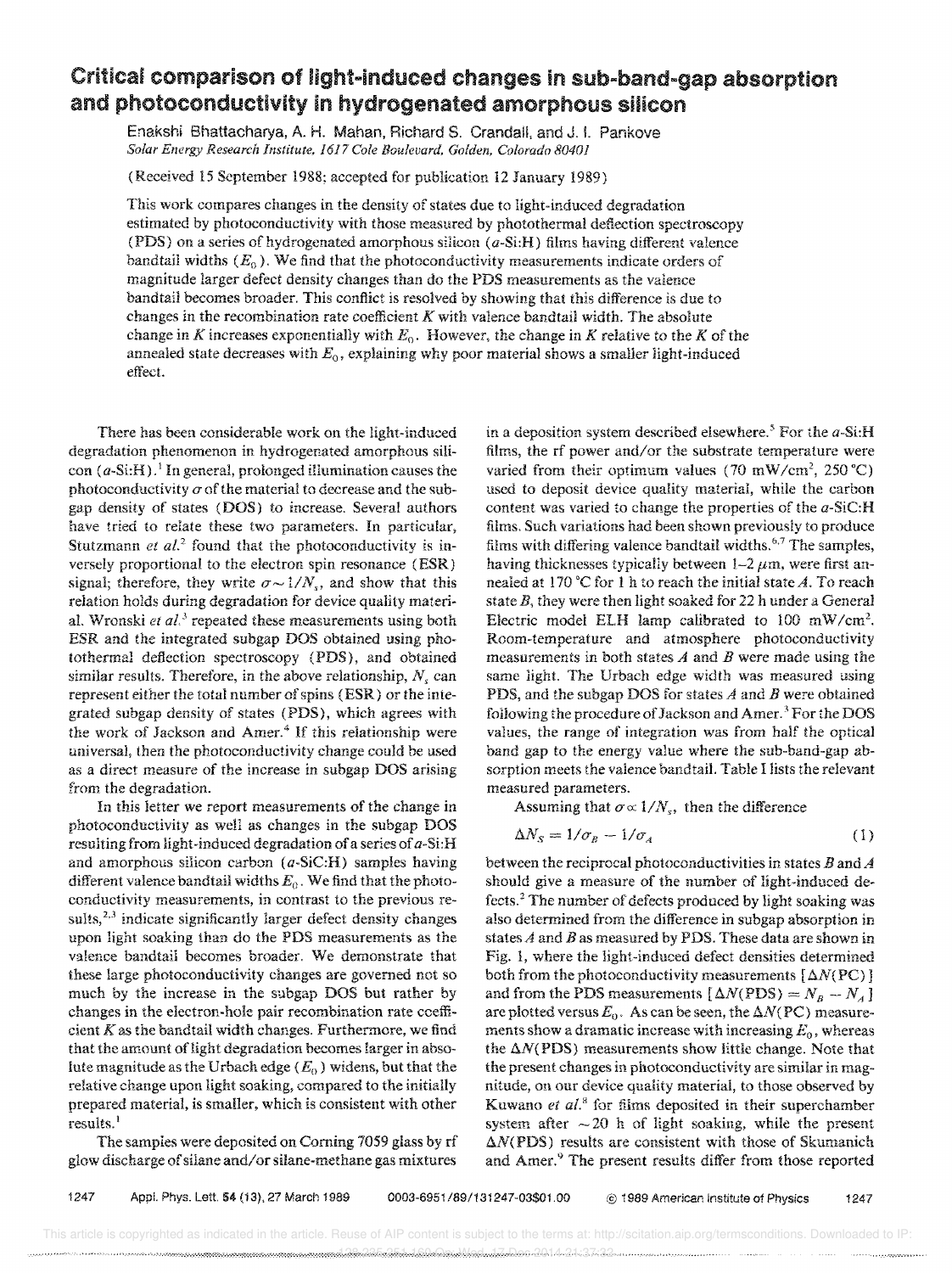TABLE I. Properties of a-Si:H and a-SiC:H samples as a function of increasing valence bandtail width  $E_0$ .

| Sample<br>no. | Deposition <sup>a</sup><br>cond. | ∼<br>$(\mu m)$ | $E_0$<br>(meV) | $H^{\circ}$<br>$(at, \%)$ | Ν.<br>$(10^{16})$ | $N_B$ <sup>c</sup><br>$(10^{16})$ | $\sigma_A^{\mu}$<br>$(10^{-1})$<br>$\omega$ | $\sigma_{\scriptscriptstyle B}$<br>$(10^{-6})$ | $K_4$ <sup>e</sup> | $K_B$ | ΔΚ    | $\Delta K/K$ |
|---------------|----------------------------------|----------------|----------------|---------------------------|-------------------|-----------------------------------|---------------------------------------------|------------------------------------------------|--------------------|-------|-------|--------------|
|               |                                  | 1.0            | 49             | 8.0                       | 2.6               | 3.4                               | 217                                         | 14.8                                           | 0.0018             | 0.02  | 0.018 | 10.11        |
|               | $133 \text{ mW}$                 | 1.3            | 50             | 6.8                       | 1.1               | 2.1                               | 111                                         | 8.4                                            | 0.008              | 0.058 | 0.05  | 6.21         |
|               |                                  | 1.8            | 51             | 5.8                       | 0.6               | 1.1                               | 92                                          | 13.7                                           | 0.022              | 0.066 | 0.044 | 2.01         |
|               |                                  | 0.7            | 54             | 11.6                      | 2.2               | 4.1                               | 17.2                                        | 6.8                                            | 0.026              | 0.036 | 0.01  | 0.38         |
|               | $167 \text{ mW}$                 | 2.5            | 57             | 6, 8                      | 1.3               | 1.9                               | 18                                          | 1.9                                            | 0.043              | 0.28  | 0.237 | 5.51         |
|               | 200 °C                           | 1.2            | 58             | 12.8                      | 2.2               | 3.6                               | 12.8                                        | 3.1                                            | 0.036              | 0.089 | 0.053 | 1.47         |
|               | 220 °C                           | 1.5            | 60             | 10.0                      | 1.8               | 2.8                               | 6.1                                         | 3.0                                            | 0.092              | 0.12  | 0.028 | 0.30         |
|               | 170 °C.                          | 1.3            | 64             | 13.5                      | 2.1               | 3.7                               | 11.1                                        | 1.5                                            | 0.043              | 0.19  | 0.147 | 3.42         |
|               | 150 °C.                          | 2.5            | 67             | 16.8                      | 2.1               | 3.7                               | 0.5                                         | 0.3                                            | 0.88               | 1.00. | 0.12  | 0.14         |
| 10            | $X_{c} = 0.035$                  | 1.7            | 76             | 12.0                      | 1.5               | 2.4                               |                                             | 0.3                                            | 0.68               | 1.6   | 0.89  | 1.31         |
| 11            | $X_{c} = 0.143$                  | 1.4            | 80             | 16.6                      | 11.4              | 14.3                              | 0.01                                        | 0.01                                           | 7.3                | 12.7  | 5.39  | 0.74         |

a The relevant deposition parameters (rf power, substrate temperature), when different from the optimum values, are noted. The last two samples are a-SiC:H alloys.

<sup>6</sup>The H content was determined from the area under the 630 cm<sup>-1</sup> infrared Si-H absorption peak.

<sup>e</sup>The units are cm<sup>-1</sup>

<sup>d</sup>The units are  $(\Omega$  cm $)^{-1}$ .

<sup>e</sup> Arbitrary units.

earlier.<sup>2,3</sup> In particular, for none of the present samples do we see a one-to-one relationship between changes in the photoconductivity and changes in PDS upon light soaking, either for device quality material  $(N_A \sim 5 \times 10^{15} \text{ cm}^{-3})$  or for material with a wider valence bandtail. That is, for a given change in photoconductivity upon light soaking, we see a much smaller PDS change than do either Stutzmann et al.<sup>2</sup> or Wronski et al.<sup>3</sup>

Clearly, then, we need to examine the assumptions under which the defect densities are obtained by these two techniques. First of all, PDS measures transitions from filled to empty states. The photoconductivity, however, as defined by



FIG. 1. Natural logarithm of the density of light-induced defects (arbitrary units) as determined from photoconductivity measurements  $\Delta N(\text{PC})$  and from PDS measurements  $\Delta N(PDS)$ , plotted vs the width of the Urbach edge  $E_0$ .

Eq.  $(1)$ , is influenced only by those states between the hole and electron quasi-Fermi levels. If all the light-induced defects were created near midgap, then the PDS and photoconductivity results should show a one-to-one correspondence. If, on the other hand, the states were created throughout the gap, the PDS would then measure a larger light-induced change than would the photoconductivity. For most of our samples, however, the reverse is true; that is, the PDS measurements indicate a significantly smaller number of defect states than do the photoconductivity measurements. Therefore, the simple picture that  $\sigma \propto 1/N_c$  must not always be true.<sup>10</sup>

We suggest that the difference between the number of light-induced states as measured by PDS and photoconductivity has to do with the nature of the recombination process itself. If recombination involved only direct capture of free electrons and holes at the dangling bond states, which are characterized by a single capture cross section, then there should be a one-to-one correspondence between the PDS and photoconductivity results. This assumes, as outlined previously, that all the light-induced states are generated between the quasi-Fermi levels. In reality the recombination process is more complicated.<sup>11</sup> It involves first trapping by tail states, followed by subsequent tunneling to and recombination in the deep trap states (dangling bonds). Therefore, both the tail state density and the recombination pathway involving the tail states play an important role. In all likelihood, it is the hole being trapped in a valence bandtail state that determines the recombination rate.<sup>11</sup>

To explore this, we note in Fig. 1 that  $\Delta N(PC)$  increases exponentially as the width of the valence bandtail increases, suggesting that the wider bandtails play a role in the increased light-induced effect as measured by the change in photoconductivity. Note that the range of  $\Delta N(PC)$  values for the present samples is much larger than the range of  $\Delta N(\text{PDS})$  values; we believe the larger  $\Delta N(\text{PC})$  values reflect changes in the recombination rate constant as a result of light soaking.

We can check this idea by modifying the photoconduc-

1248 Appl. Phys. Lett., Vol. 54, No. 13, 27 March 1989